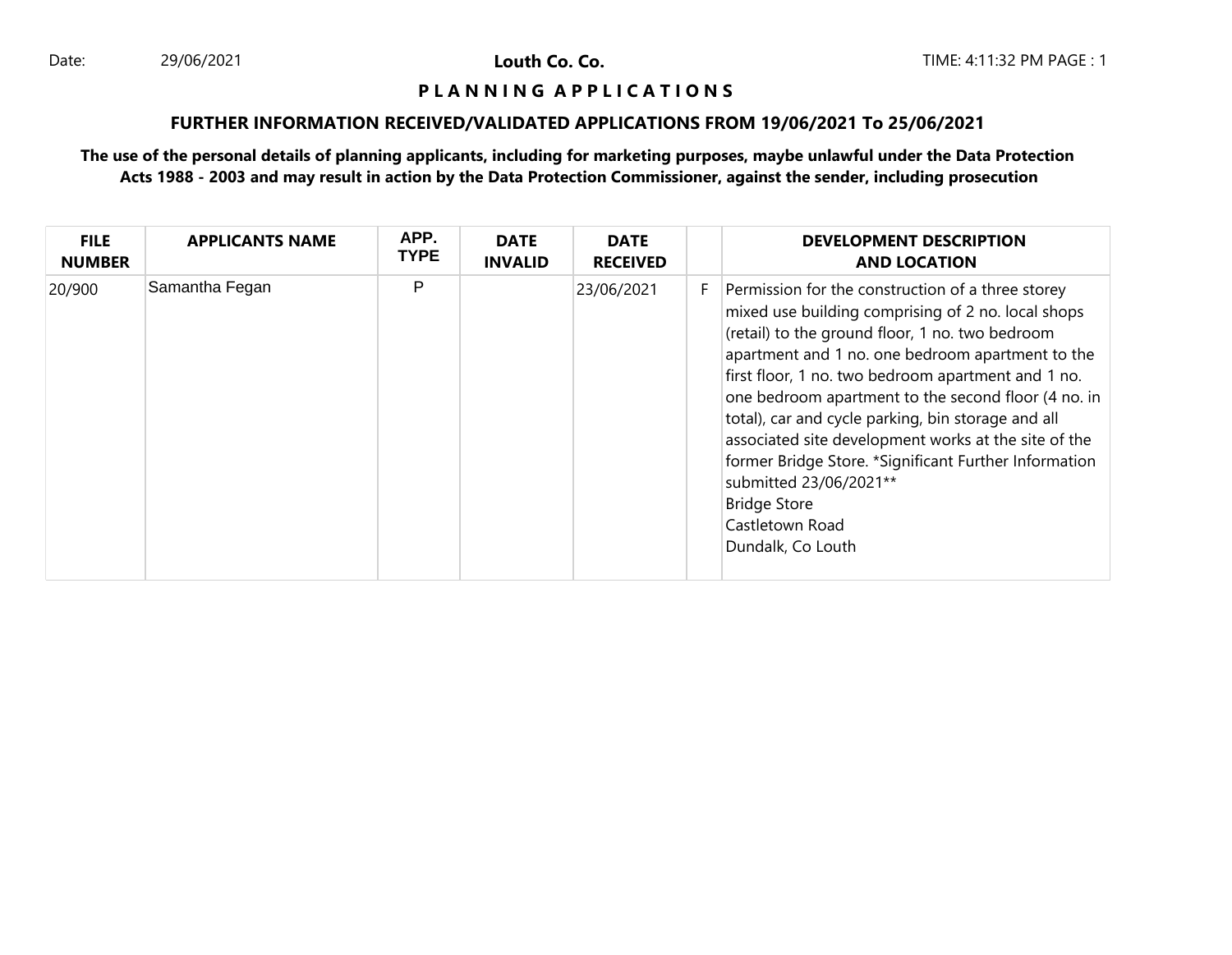#### **P L A N N I N G A P P L I C A T I O N S**

# **FURTHER INFORMATION RECEIVED/VALIDATED APPLICATIONS FROM 19/06/2021 To 25/06/2021**

| 20/1149 | Manley Developments Ltd. | P            | 21/06/2021 | F  | Permission for (1). 1 no. 3/4 storey apartment block<br>over basement totalling 50 no. apartments including<br>18 no. 1 bed apartments and 32 no. 2 bed<br>apartments. (2). Provision of 50 no. car parking spaces<br>and 107 bicycle parking spaces. (3). All associated site<br>development works including; landscaping, site<br>lighting, play areas, bin stores, signage, boundary<br>treatments and services infrastructure. Previously<br>planning permission was granted for similar<br>development on the same site layout by way of<br>planning ref. no. 06/510205, subsequently extended<br>by planning ref. no. 12/510013<br>Phase 8 Avourwen<br>Platin/Duleek Road<br>Lagavooren, Drogheda<br>Co Louth |
|---------|--------------------------|--------------|------------|----|---------------------------------------------------------------------------------------------------------------------------------------------------------------------------------------------------------------------------------------------------------------------------------------------------------------------------------------------------------------------------------------------------------------------------------------------------------------------------------------------------------------------------------------------------------------------------------------------------------------------------------------------------------------------------------------------------------------------|
| 21/28   | <b>Tony Coffey</b>       | P            | 25/06/2021 | F. | Permission to alter existing low lying section of land<br>by raising levels for land improvement, extend<br>concrete yard and all associated site works<br>Oriel Road<br>Collon<br>Co Louth                                                                                                                                                                                                                                                                                                                                                                                                                                                                                                                         |
| 21/48   | Sheila Finnamore         | $\mathsf{R}$ | 22/06/2021 | F  | Retention & Permission for development where site<br>and structures are located within the original Townley<br>Hall demesne and also form part of the former<br>Townley Hall Golf Club. Whilst Townley Hall is<br>identified on the Record of Protected Structures Ref.<br>no. LHS024-001A and is included on the National<br>Inventory of Architectural Heritage (NIAH) Ref. no.<br>13902414, the structures that are the subject of this                                                                                                                                                                                                                                                                          |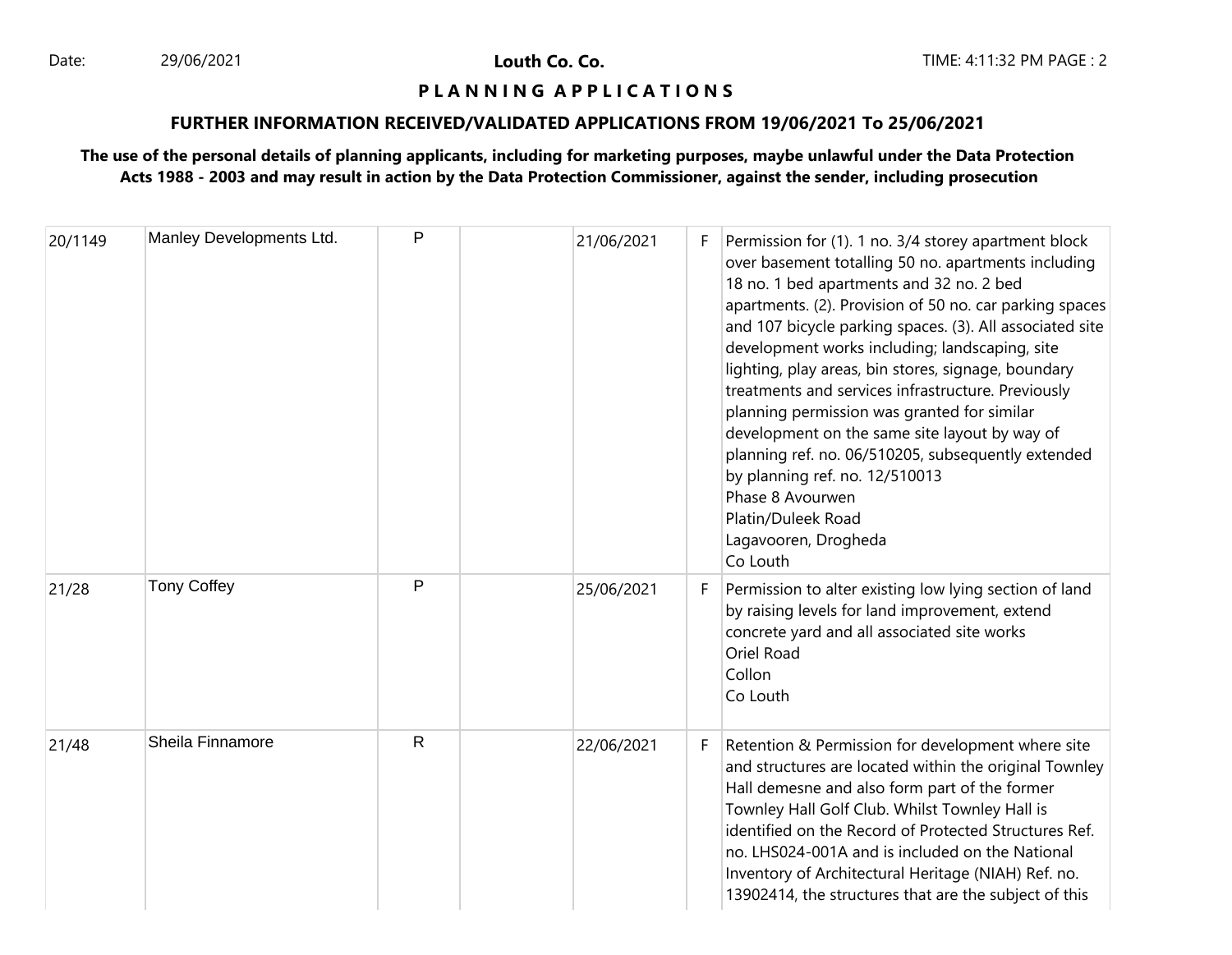#### **P L A N N I N G A P P L I C A T I O N S**

#### **FURTHER INFORMATION RECEIVED/VALIDATED APPLICATIONS FROM 19/06/2021 To 25/06/2021**

**The use of the personal details of planning applicants, including for marketing purposes, maybe unlawful under the Data Protection Acts 1988 - 2003 and may result in action by the Data Protection Commissioner, against the sender, including prosecution**

> application are not specifically designated, unlike others within the original demesne. This development consists of the retention and completion of refurbishment works and modifications to a derelict vernacular stone structure (formerly an estate cottage associated with the original Townley Hall Estate) for use as a dwelling house. The modification works include retention and completion of the 1.5 storey extension to the rear (west) of the structure and build-up of external walls. Proposed refurbishment and conservation works to the existing structure to include new external finish comprising a lime-based harling similar to original finishes, new timber windows and doors and new roof in traditional slate. It is also proposed to refurbish, conserve and bring back into use the existing single storey vernacular stone outbuildings and the courtyard area and associated boundary walls to the east of the structure for ancillary uses associated with the proposed use of the structure as a dwelling house. A new waste water treatment system and percolation are is also proposed along with landscaping and boundary treatment, including refurbishment and conservation of sections of existing stone wall boundary, and all associated site development works. The development works will be monitored and inspected by a suitably qualified Conservation Architect. The development also consists of the retention of gravelled access driveway providing access to the complex buildings from the public road. Access to the development is via the existing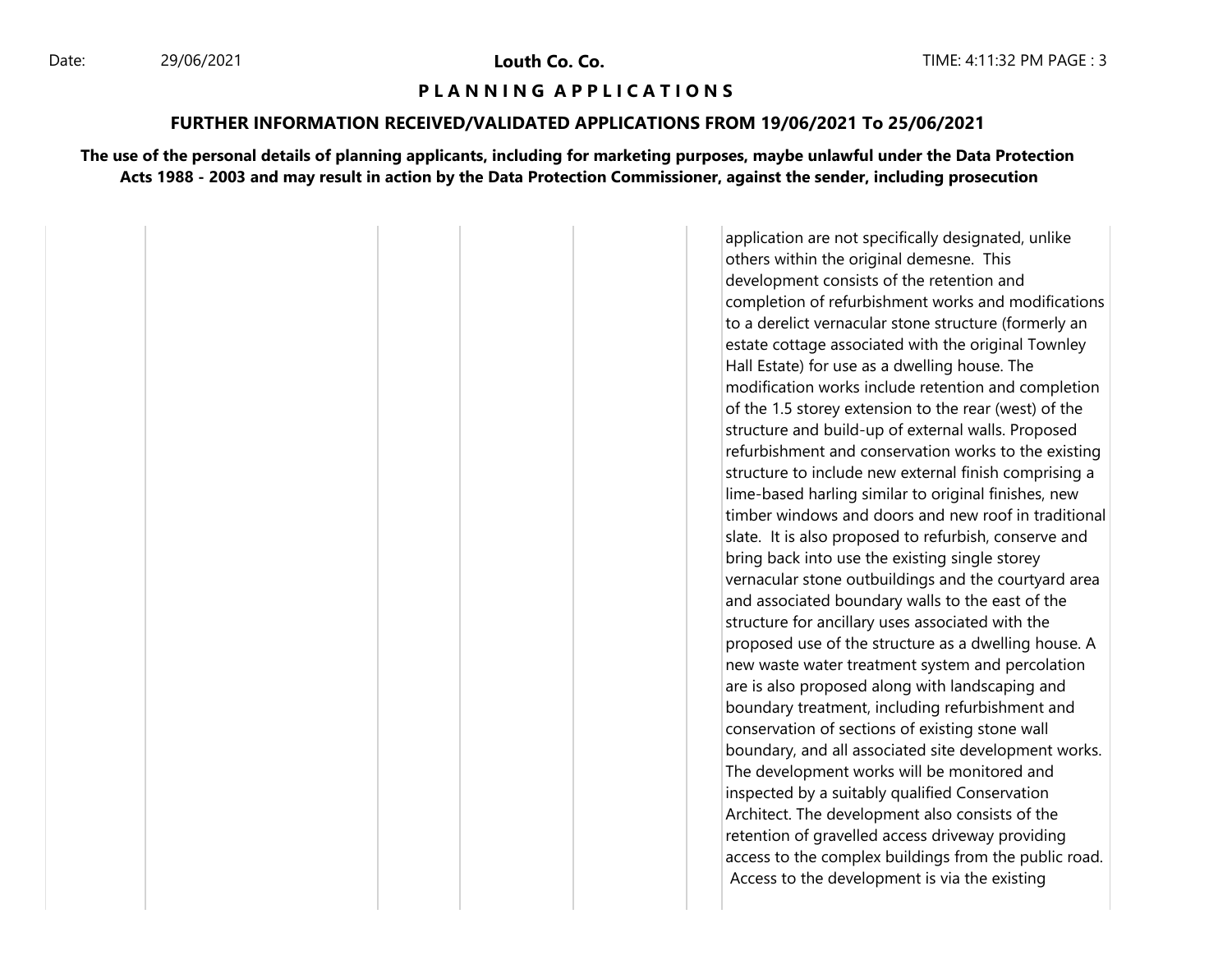# **P L A N N I N G A P P L I C A T I O N S**

# **FURTHER INFORMATION RECEIVED/VALIDATED APPLICATIONS FROM 19/06/2021 To 25/06/2021**

|        |                            |   |            |    | permitted access to the former Townley Hall Golf<br>Club. *Significant Further Information received on<br>22/06/2021*<br>Sally Garden Cottage<br>Townley Hall, Tullyallen<br>Drogheda, Co Louth                                                                                                                                                                                                                                                                                   |
|--------|----------------------------|---|------------|----|-----------------------------------------------------------------------------------------------------------------------------------------------------------------------------------------------------------------------------------------------------------------------------------------------------------------------------------------------------------------------------------------------------------------------------------------------------------------------------------|
| 21/114 | John and Gabriella Kermath | P | 23/06/2021 | F  | Permission for development to consist of proposed<br>alterations to existing single storey dwelling and<br>proposed two storey extension to same, demolition<br>of existing outhouses, installation of proprietary<br>waste water treatment system/percolation area, on-<br>site well, relocation of site access from public road<br>together with associated siteworks. *Significant<br>Further Information received on 23/06/2021*<br>Coolfore<br>Monasterboice<br>County Louth |
| 21/135 | Seamus and Vicky Spaight   | P | 25/06/2021 | F. | Permission for the demolition of existing garage,<br>alterations and extension of existing dwelling house<br>and construction of new garage/store. *Significant<br>Further Information received on 25/06/2021*<br><b>Chapel Pass</b><br><b>Rock Road</b><br>Blackrock, Co Louth                                                                                                                                                                                                   |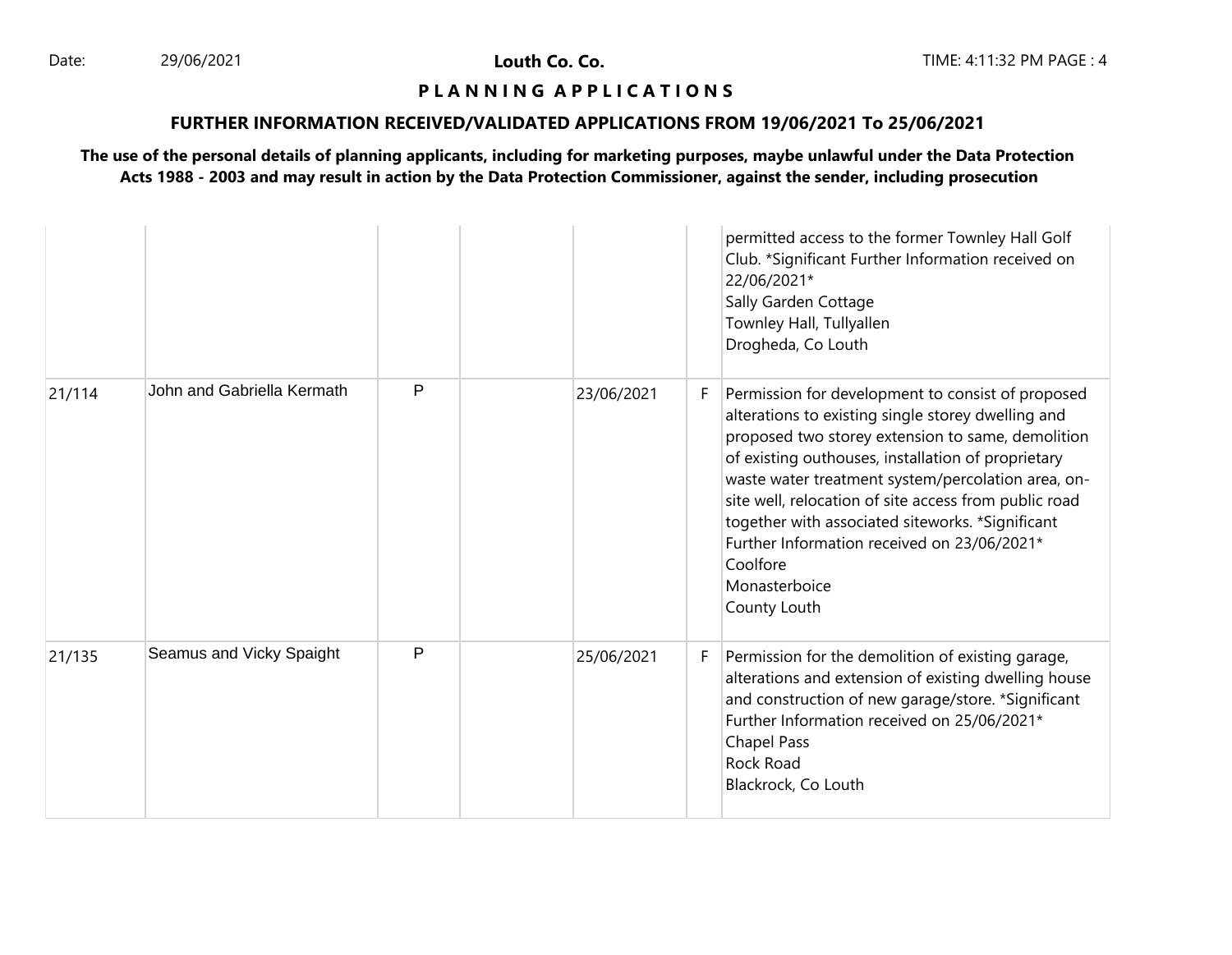#### **P L A N N I N G A P P L I C A T I O N S**

# **FURTHER INFORMATION RECEIVED/VALIDATED APPLICATIONS FROM 19/06/2021 To 25/06/2021**

| <b>FILE</b><br><b>NUMBER</b> | <b>APPLICANTS NAME</b>                                     | APP.<br><b>TYPE</b> | <b>DATE</b><br><b>INVALID</b> | <b>DATE</b><br><b>RECEIVED</b> |   | <b>DEVELOPMENT DESCRIPTION</b><br><b>AND LOCATION</b>                                                                                                                                                                                                                                                                                                                                                                                                                                                                                                                                                                                                                                                                                            |
|------------------------------|------------------------------------------------------------|---------------------|-------------------------------|--------------------------------|---|--------------------------------------------------------------------------------------------------------------------------------------------------------------------------------------------------------------------------------------------------------------------------------------------------------------------------------------------------------------------------------------------------------------------------------------------------------------------------------------------------------------------------------------------------------------------------------------------------------------------------------------------------------------------------------------------------------------------------------------------------|
| 21/221                       | <b>BAK Bulk Services Ltd.</b>                              | P                   |                               | 24/06/2021                     | F | Permission for 1. Change of use for existing<br>warehouses no.s 4, 4A, 5, 6, 7, 7A, 16, 17, 18, 19, 20,<br>21 and 22 from commercial agricultural warehouses<br>to Bonded Whiskey Maturation Warehouses. 2.<br>Revisions to elevations and roof profile of units 4, 4A,<br>5, 6 and 7 including all necessary upgrade works and<br>all associated site works. The proposed development<br>will be classified as a lower tier establishment under<br>the European Communities (Control of Major<br>Accidents Hazards Involving Dangerous Substances)<br>Regulations, 2015 (COMAH Regulations 2015). A<br>Natura Impact Assessment (NIS) has been prepared<br>as part of this application<br><b>Red Barns</b><br>Drumcar Road<br>Dunleer, Co Louth |
| 21/244                       | <b>Standard Brands (Trading)</b><br><b>Ireland Limited</b> | $\mathsf{P}$        |                               | 25/06/2021                     | F | Permission for development that will consist of new<br>store, associated car parking, drainage infrastructure<br>and for all associated site development works.<br>*Significant Further Information received on<br>25/06/2021*<br>Kilsaran<br>Castlebellingham<br>Co Louth                                                                                                                                                                                                                                                                                                                                                                                                                                                                       |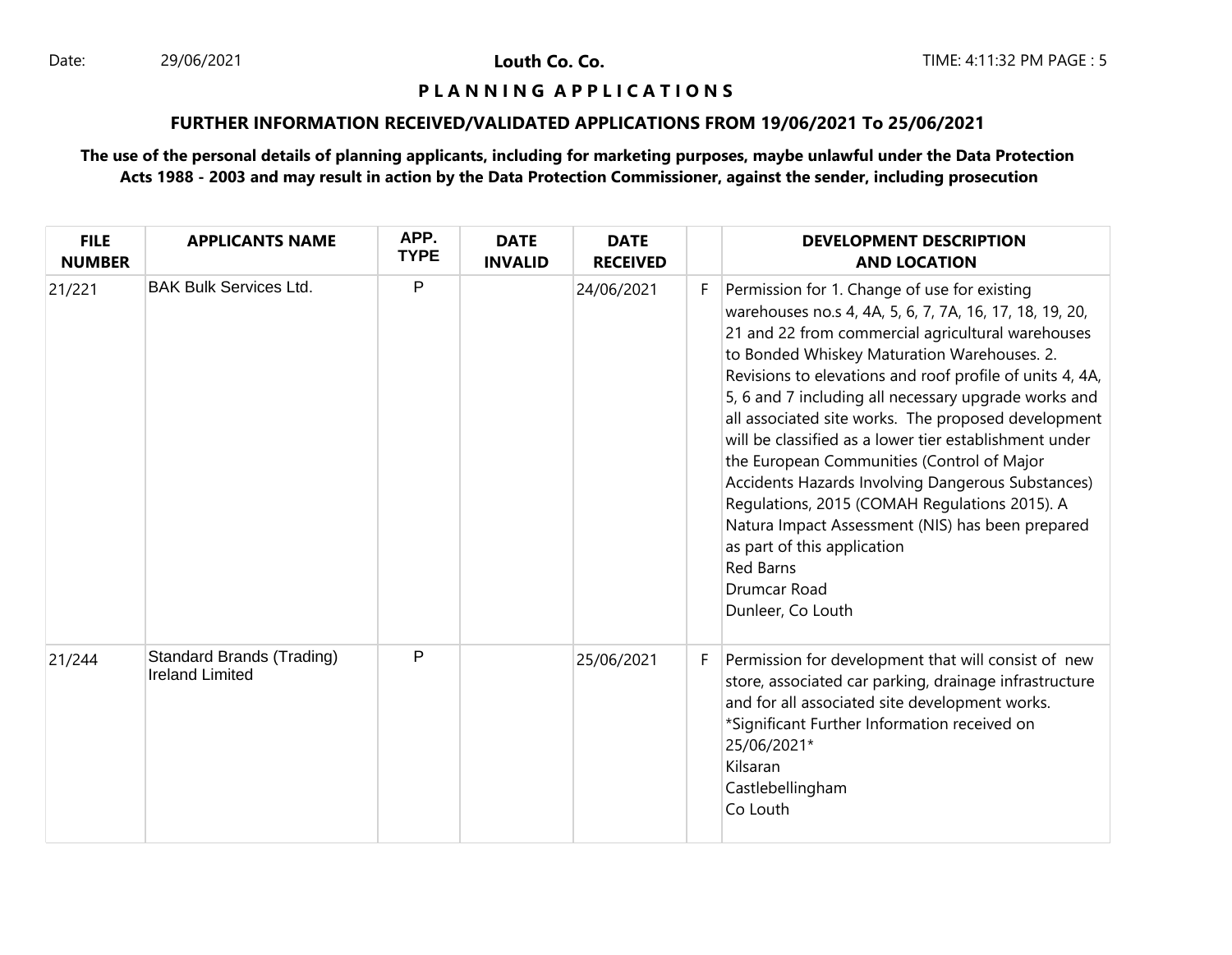#### **P L A N N I N G A P P L I C A T I O N S**

# **FURTHER INFORMATION RECEIVED/VALIDATED APPLICATIONS FROM 19/06/2021 To 25/06/2021**

| <b>FILE</b><br><b>NUMBER</b> | <b>APPLICANTS NAME</b>                | APP.<br><b>TYPE</b> | <b>DATE</b><br><b>INVALID</b> | <b>DATE</b><br><b>RECEIVED</b> |    | <b>DEVELOPMENT DESCRIPTION</b><br><b>AND LOCATION</b>                                                                                                                                                                                                                                                                                   |
|------------------------------|---------------------------------------|---------------------|-------------------------------|--------------------------------|----|-----------------------------------------------------------------------------------------------------------------------------------------------------------------------------------------------------------------------------------------------------------------------------------------------------------------------------------------|
| 21/249                       | <b>Banta Resturants Ltd</b>           | P                   |                               | 23/06/2021                     | F. | Permission for development that will consist of a<br>single storey dining area, with retractable roof,<br>vertical slide wall glazing, new lobby access and all<br>associated site development and civil works to the<br>side of Bryanstown Social Restaurant<br><b>Bryanstown Centre</b><br>Bryanstown, Dublin Rd<br>Drogheda Co Louth |
| 21/385                       | Helena McGorman and Kieran<br>O'Neill | $\circ$             |                               | 23/06/2021                     | F. | Outline permission sought to construct a dwelling<br>house, garage, vehicular entrance, waste water<br>treatment plant, percolation area and ancillary site<br>works<br><b>Mullins Cross</b><br>Dunleer<br>Co Louth                                                                                                                     |
| 21/394                       | Christina McKenna                     | P                   |                               | 22/06/2021                     | F. | Permission to construct a two storey dwelling house,<br>ancillary garage, waste water treatment system,<br>polishing filter, new entrance onto public road and all<br>associated works. *Further Information received on<br>22/06/2021*<br>Ballinloughan<br>Knockbridge<br>Co Louth                                                     |